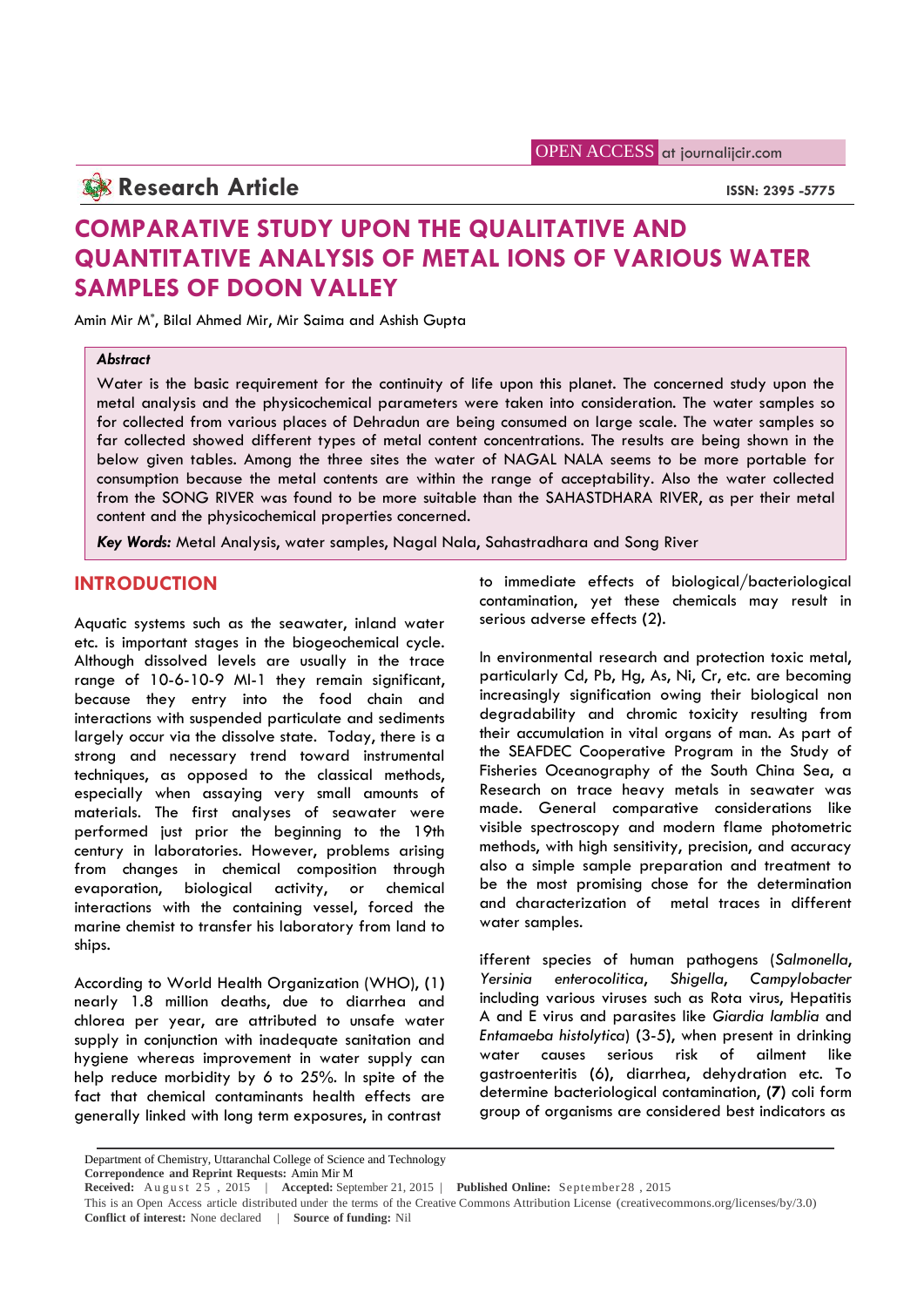they are easily detectable in water. Analyses revealed that arsenic, selenium, strontium and total dissolved solids (TDS) exceeded the Environmental Protection Agency's Drinking Water Maximum Contaminant Limit (MCL) in some samples from private water wells located within 3 km of active natural gas wells (8). The (9) Study described the water quality paprametrs for humun consumption being kept stored in tanks by its Physical, Water Quality in Terms of Physico-chemical parameters and showed that the water is safe for consumption.

## **MATERIAL AND METHODS**

### *Study area and water sampling*

The water samples were collected from different regions of Dehradun. The water samples were collected early morning in air tight bottles and were stored in shade at a temperature range of 25<sup>0</sup>-30<sup>o</sup>C.

### *Experimental*

The water samples so far collected were analysed for their physicochemical characteristics.

#### *Estimation of inorganic elements*

## *Qualitative analysis*

*Calcium:* One drop of dil. ammonium hydroxide and saturated ammonium oxalate solution was added to 10ml of the above filtrate. White precipitates of calcium oxalate, soluble in hydrochloric acid but insoluble in acetic acid, were formed.

*Magnesium:* White calcium oxalate precipitate was separated by filtering the above solution. The filtrate was heated and cooled. Solution of sodium phosphate in dilute ammonia solution was added. White crystalline precipitate was observed.

*Sodium:* Little uranyl magnesium acetate reagent was added to 2ml of the test solution, shaken well and kept for few minutes. Yellow crystalline precipitate of sodium magnesium uranyl acetate was observed.

**Potassium:** Few drops sodium cobalt nitrite solution was added to 2-3ml of the test solution. Yellow precipitate of potassium cobalt nitrite was observed. *Iron:* Few drops of 2% potassium ferrocyanide were added to 5ml of the test solution. Dark blue coloration was observed.

*Sulphate:* To 5ml of the test solution, lead acetate

reagent was added. A white precipitate, soluble in sodium hydroxide, was formed.

*Phosphate:* 5ml of test solution was prepared in nitric acid and a few drops of ammonium molybdate solution were added. It was heated for about 10 minutes and left to be cooled. A yellow crystalline precipitate of ammonium molybdate was observed.

*Chloride:* 3 to 5ml of lead acetate solution was added to about 5 to 7ml of the filtrate. A white precipitate soluble in hot water was observed. *Carbonate:* To 5ml of the test solution, dilute acid was added. Carbon dioxide was liberated from the solution.

*Nitrates:* Ferrous sulphate solution was added to 5ml of the test solution. No brown colour was produced, but when sulphuric acid was added (slowly from the side of the test tube), a brown colored ring was produced at the junction of two liquids.

*Barium:* Take a sample at the tip of a charred match stick and introduce into a colourless Bunsen flame near the base. The flame is coloured an apple green, indicating Ba.

Lithium: To 1 cm<sup>3</sup> of the solution in a test tube, add NH3 solution drop wise till smell persists. Add 1 cm<sup>3</sup> ammonium carbonate solution. A white precipitate of  $Li<sub>2</sub>CO<sub>3</sub>$  is formed.

### *Quantitative analysis*

*Sulphate:* Sulphate was estimated by Turbidimetric method based upon the precipitation of Sulphate ion in an acetic acid medium with barium chloride so as to form barium sulphate crystals of uniform size. A suitable portion of sample was taken in a 250ml Erlenmeyer flask. Then 20ml of buffer solution was added to the sample and mixed in stirring apparatus. A spoonful of barium chloride crystals was added while stirring, and timing was begun immediately. It was stirred for 60±2s at constant speed. After stirring period has ended, the solution was poured into the absorption cell of spectrophotometer and turbidity was measured at 420nm. Light absorbance of the barium sulphate suspension was measured and the sulphate concentration was determined by comparison of the reading with a standard curve using Chemito 2100 scanning spectrometer.

*Chloride:* Chloride was estimated by Argentometric method. In a neutral or slightly alkaline solution, potassium chromate can indicate the end point of the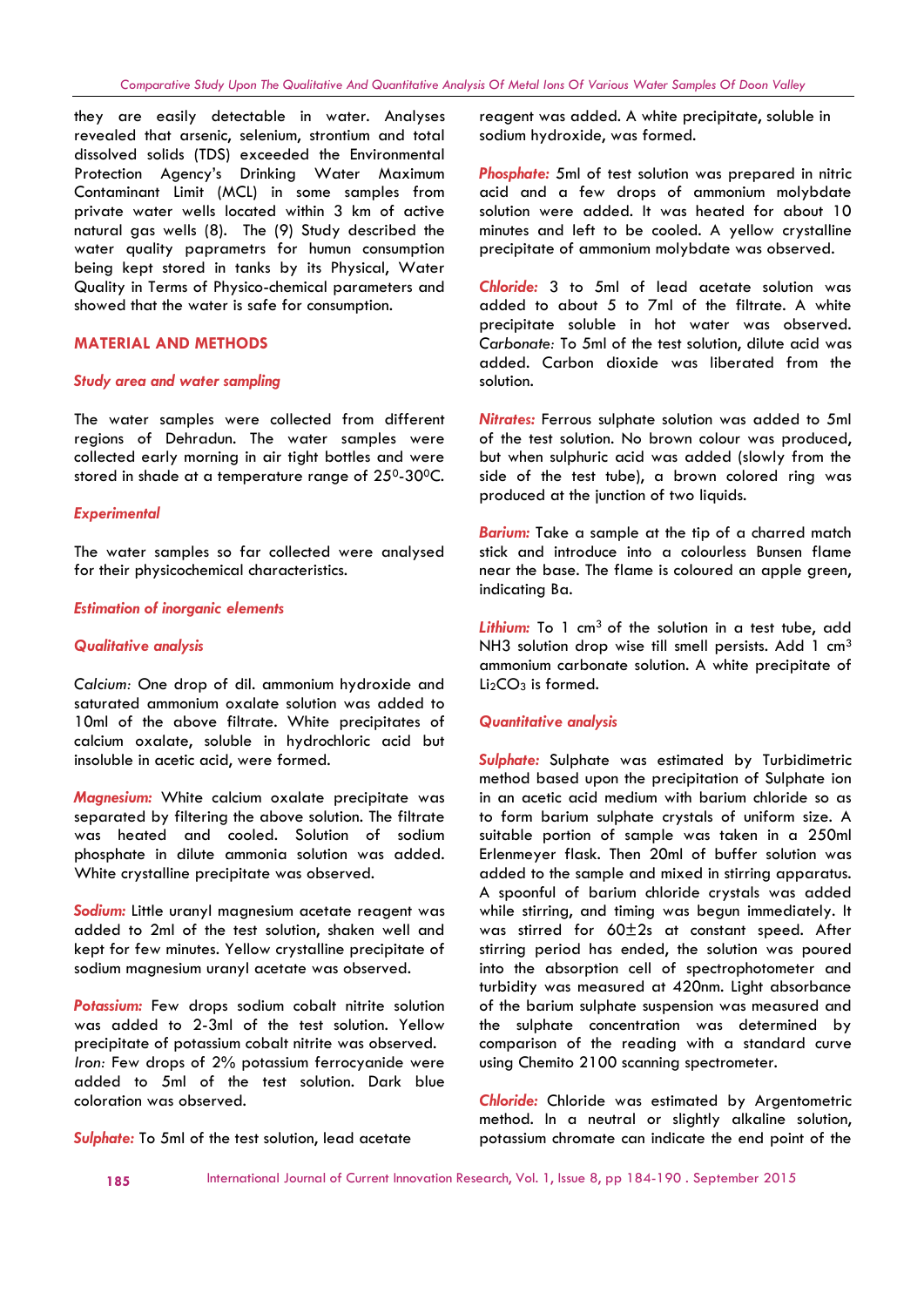silver nitrate titration of chloride. Silver chloride will be precipitated quantitatively before red silver chromate is formed. A suitable portion of sample was diluted to 100ml and 3ml of aluminium hydroxide suspension was added if and only if the sample was highly colored. Mixed, let aside to get settled and filtered. pH was adjusted to 7 to 10 and the samples in the pH range 7 to 10 were directly titrated. 1ml of potassium chromate indicator solution was added and titrated with standard silver nitrate titrant up to a pinkish yellow end point**.**

*Phosphate:* A series of 10ml volumetric flasks are taken to each 10 ml volumetric flasks, add 0.5 ml of NH<sub>4</sub> molybdate and 3ml of 0.25 N of H<sub>2</sub>SO<sub>4</sub> and 0.1, 0.2, 0.3, 0.4, 1 ml  $Na<sub>2</sub>HPO<sub>4</sub>$  were added. Finally to each flask 1ml of Sodium Sulphite solution was added  $(2.0 \times 10^{-3}$ M) and make up to 10ml. Then each solution is kept for 20 min at room temperature. The absorbance of solution was measured at 715 nm using water as a blank.

*Nitrate:* Pipette an aliquot (0.25 ml) of sample or Standard into a 50 ml of volumetric flask. Mix thoroughly, with 0.8 ml of 5 % salicylic acid in H2SO4. After 20 min at room temperature, add 19 ml of 2N NaOH to raise pH about 12. Cool samples to room temperature and measure absorbance at 410 nm.

*Sulphate:* Run 0.5, 1.0, 1.5, 2.0, 2.5, 3.0 cm cube of the standard potassium sulphate solution from calibrated burette into separated 100 cm cube graduated flasks. To each flask add 10 cm cube of the NaCl-HCl reagents and 20 cm cube of the glycerol ethanol solution and dilute to 100 cm cube with distilled water. Add 0.3g 0r the sieved Bacl2 to each flask , stopper each flask and shake for one minute by inverting each flask to stand for 2 -3 minute and measure the turbidity in the EEL Nephelometer : take care to avoid small bubbles adhering to the walls of the test tube .Use the most conc. Solution as standard solution by means of sensitivity . Control, adjust the galvanometer reading to 100 divisions. Prepare a blank solution repeat the above sequence of operations but do not add. Place the blank solution in Nephelometer and adjust to 0 reading of galvanometer scale by means of the zero controls above the galvanometer suspension. Check the reading of the most turbid solution and adjust any deviation from 100 by means of the sensitivity control. Repeat the measurement with 5 other standard sulphate ions and determine the sulphate ion content of an unknown solution by using calibration curve.

**Potassium:** Preparation of standard solutions for *calibration curve:* Dissolve exactly 1.090gm of potassium chloride in water and make up to 1 liter. This contains1mg per ml (1000 ppm).

## *Estimation of potassium by flame photometer*

First, switch on the digital flame photometer followed by the air compressor with the required value (10 bars). Open the gas from the gas cylinder (after the instrument is warmed up for 10 minutes). Initially allow the ion-free water (distilled water) to aspirate in to the flame and set the digital value as 100. Now the instrument is said to be calibrated. After this calibration of the instrument, no adjustment should be made. Introduce the solutions containing different concentrations of potassium chloride (2, 4, 6, 8, 10µg) to the flame and find out the intensity of emitted light of each solution. Plot a calibration graph between concentration and intensity of KCl solution which passes through the origin. Finally, introduce the sample of unknown solution containing sodium into the flame and find out the intensity of emitted radiation. From the intensity, the concentration of unknown solution can be determined.

*Sodium, lithium barium and calcium:* The estimation of these metals was carried out by flame photometry by setting up of the flame photometer with their usual standards and rest of procedure was as same as for potassium ion determination.

## **Observation**

#### *Colour Determination*

The water sample collected from the Nagal region was colourless, and the sample collected from the Sahastradhara river was little greenish, which could due the accumulation of various types of bryophytes. The water sample collected from the Song River was colourless.

**Table 1** Qualitative analysis of various metal ions

| s. | Sample                                                    |  |  |  | Metal lons |                                                                                                |  |  |
|----|-----------------------------------------------------------|--|--|--|------------|------------------------------------------------------------------------------------------------|--|--|
| No | Name                                                      |  |  |  |            | Ca Ma Na K Fe $SO_4^2$ PO <sub>4</sub> 3 Cl CO <sub>3</sub> <sup>2</sup> NO <sub>3</sub> Li Ba |  |  |
|    | Nagal Nala + + + + + + + + + + + + + +<br>Water           |  |  |  |            |                                                                                                |  |  |
|    | $2$ Sahastradhar + + + + + + + + + + + + + + +<br>a River |  |  |  |            |                                                                                                |  |  |
|    | Song River + + + + + + + + + +                            |  |  |  |            |                                                                                                |  |  |

#### *pH Determination*

The pH value was determined by using electronic pH meter. The pH was standardized at its three level of standardization using buffers (4, 7, 9 pH buffers). Then directly the pH of the concerned 3 samples was determined.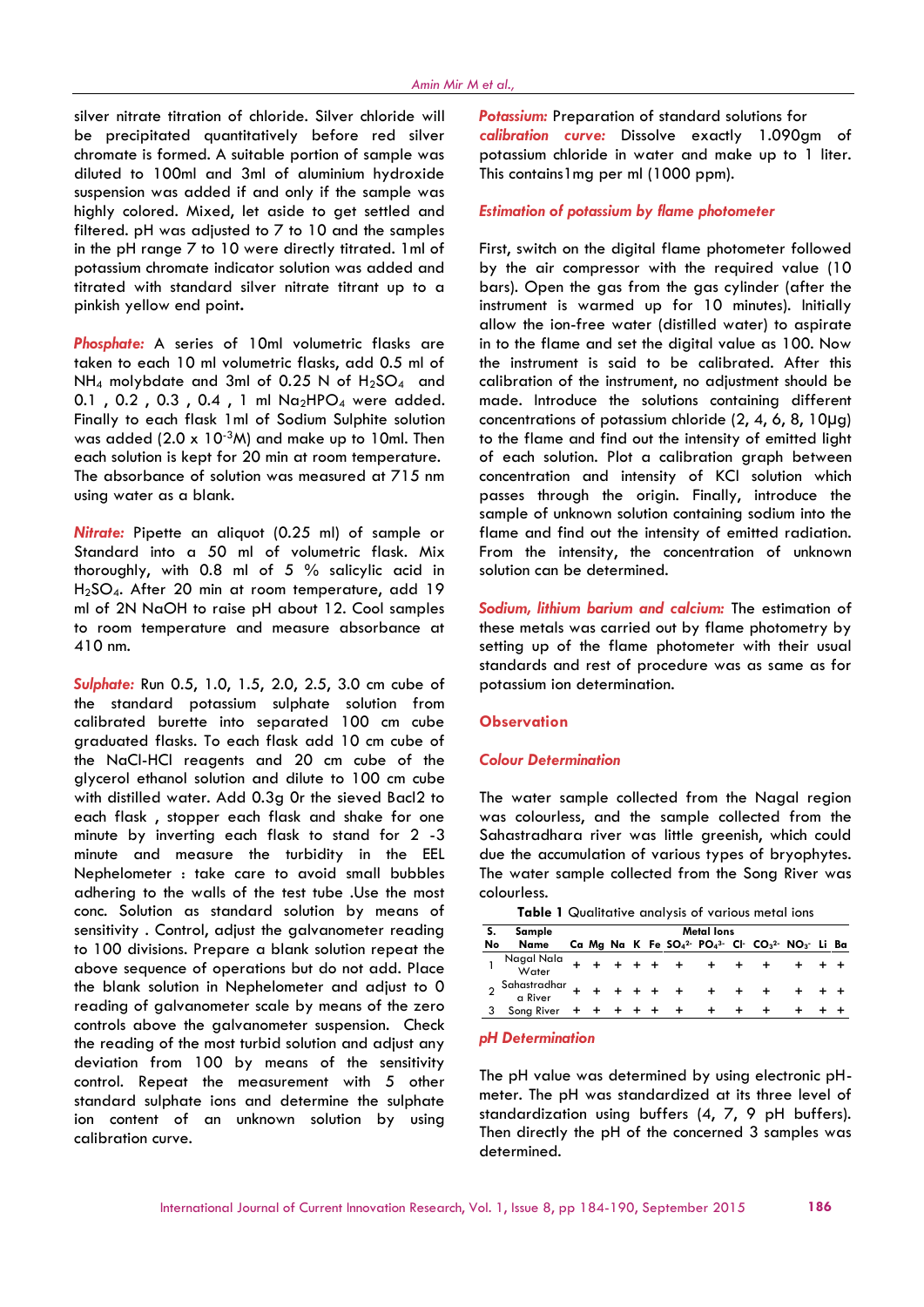

## *Conductivity Determination*

The conductivity of the solution was determined by using electronic conductivity meter. The standardization of instrument was done by setting the cell constant of instrument at its known value with reference to water. Then by inserting the electrochemical in the sample its conductivity was noted.



The turbidity of the water samples was recorded by using electronic turbitometer. The turbidity meter was standardized by using 400 and 40NTU standards of

SO<sup>4</sup> - ion. Turdity values are tabulated as below.

| Table 3 |  |
|---------|--|
|---------|--|

| S. No          | <b>Sample Name</b>  | Sulphate ion Conc. In ppm |
|----------------|---------------------|---------------------------|
|                | Nagal Nala Water    | 30                        |
| $\overline{2}$ | Sahastradhara River | 28                        |
| 3              | Song River          | 004                       |



### *Calcium ion Determination*

The calcium ion was determined by complexometric titration and the concentration of calcium in different water samples is tabulated as under.

| Table 4             |                          |  |  |  |  |
|---------------------|--------------------------|--|--|--|--|
| <b>Sample Name</b>  | Calcium ion Conc. In ppm |  |  |  |  |
| Nagal Nala Water    | 17.3                     |  |  |  |  |
| Sahastradhara River | 142                      |  |  |  |  |
| Song River          | 138                      |  |  |  |  |
|                     |                          |  |  |  |  |



**Figure 4**

#### *Magnesium ion Determination*

The calcium ion was determined by complexometric titration and the concentration of magnesium in different water samples is tabulated as under.

| Table 5 |  |  |  |  |
|---------|--|--|--|--|
|---------|--|--|--|--|

| S. No | <b>Sample Name</b>  | Magnesium ion Conc. In ppm |
|-------|---------------------|----------------------------|
|       | Nagal Nala Water    | 5.1                        |
|       | Sahastradhara River | 82.7                       |
|       | Song River          | 71.2                       |

*Flame photometric analysis of Sodium, Potassium, Calcium, Lithium, Barium, ions*

Sodium, Potassium, Calcium, Lithium, Barium were

187 International Journal of Current Innovation Research, Vol. 1, Issue 8, pp 184-190. September 2015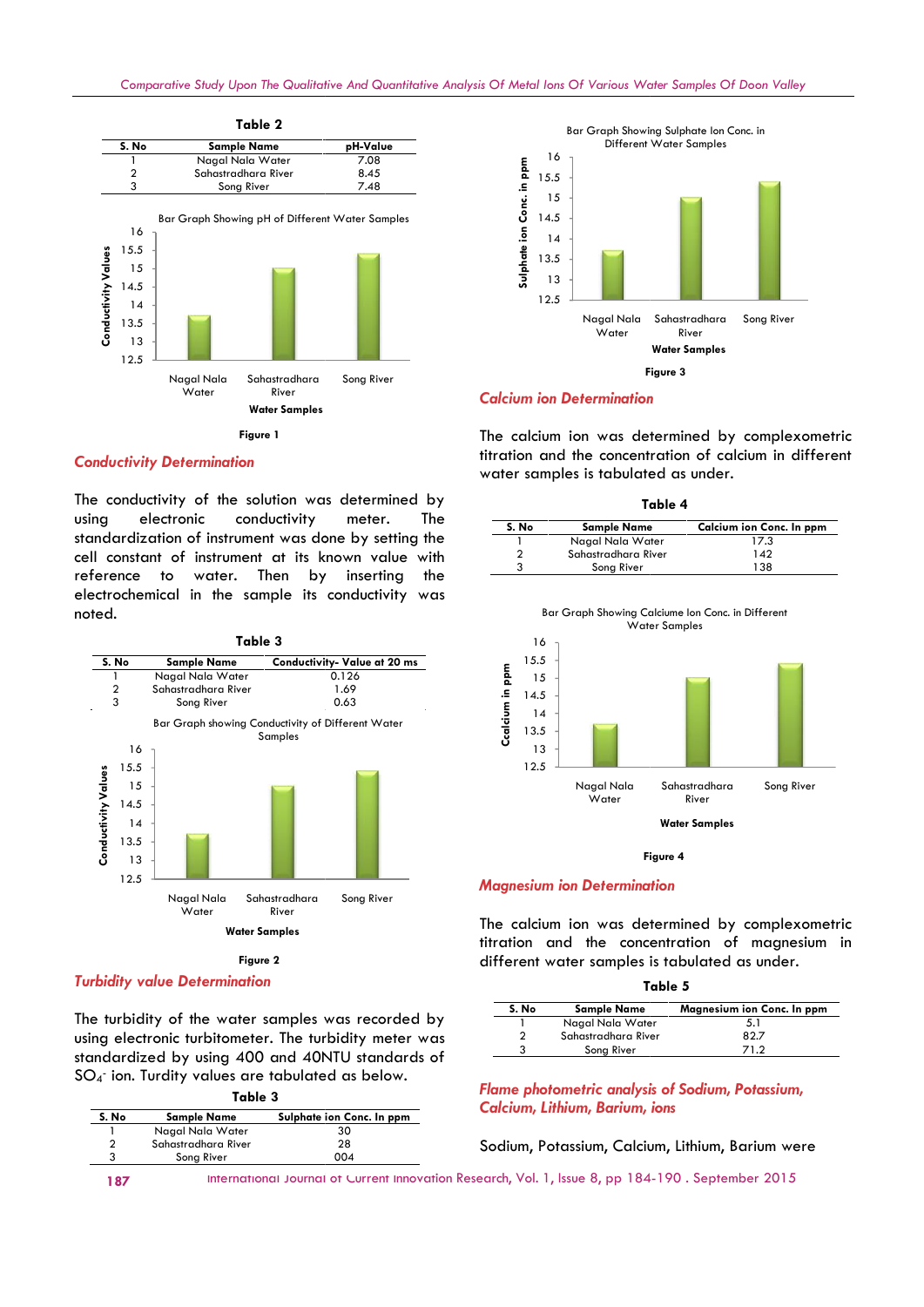analysed by flame photometry, using their respective standards. Every time the instrument was set up with a particular standard of a respective ion. For calcium 20, 40 and 100 ppm standard solution was used in increasing order. Similarly other types of metals were analysed using their respective standards in increasing order. The data sheet for various metal ions is as under.



**Table 6 6**

| <b>Sample Name</b>  | Metal lons (ppm) |     |     |       |                    |  |
|---------------------|------------------|-----|-----|-------|--------------------|--|
|                     | Na               |     | Ca  |       | Ba                 |  |
| Nagal Nala Water    |                  |     |     |       | 12.2               |  |
| Sahastradhara River | 15.0             | 9.1 | 142 | 17.04 | 12.0               |  |
| Song River          | 15.4             | 8.5 | 138 | 17.5  | 12.6               |  |
|                     |                  |     |     |       | 13.7 8.2 17.3 17.8 |  |



*Standard Graph for the estimation of phosphate ion*

**Table 7 Conc. Absorbance** 0 0.001  $0.5$  0.008  $1 0.014$ <br> $1.5 0.021$ 1.5 0.021  $\frac{2}{25}$  0.027  $2.5$  0.033 3 0.039<br>3.5 0.045  $\begin{array}{cc} 3.5 & 0.045 \\ 4 & 0.051 \end{array}$ 4 0.051<br>4.5 0.058 0.058 0.2 0.25 0.3 0.35  $\begin{bmatrix} 1 & 0.25 \\ 0.2 & 0.2 \\ 0.0 & 0.2 \\ 0 & 0.15 \end{bmatrix}$ Nitrate Ionconc. Vs Absorbance

0.15

From the Standard straight line graph the value of  $\mathsf{PO_4^{2-}}/\mathsf{NO_2^-}$  ion three concerned water samples was calculated and tabulate below

| Table 7             |                              |                 |  |
|---------------------|------------------------------|-----------------|--|
|                     | Metal lons $(g/L)$           |                 |  |
|                     | PO <sub>4</sub> <sup>2</sup> | NO <sub>3</sub> |  |
| Nagal Nala Water    | 0.09                         | 0.01            |  |
| Sahastradhara River | 0.12                         | 0.1             |  |
| Song River          | 0.009                        | 0.05            |  |
|                     | <b>Sample Name</b>           |                 |  |



## *Oil and Grease content*

The Carbonate and oil/grease content in different water samples are tabulated below.

| Table 8 |                        |      |                                                                                        |  |  |  |  |  |
|---------|------------------------|------|----------------------------------------------------------------------------------------|--|--|--|--|--|
|         | S. No. Sample Name     |      | Carbonate and Oil/Grease content (mg/L)<br><b>Carbonate content Oil Grease Content</b> |  |  |  |  |  |
|         | Nagal Nala<br>Water    | 88   |                                                                                        |  |  |  |  |  |
| 2       | Sahastradhara<br>River | 110  |                                                                                        |  |  |  |  |  |
| 3       | Song River             | 59.4 |                                                                                        |  |  |  |  |  |



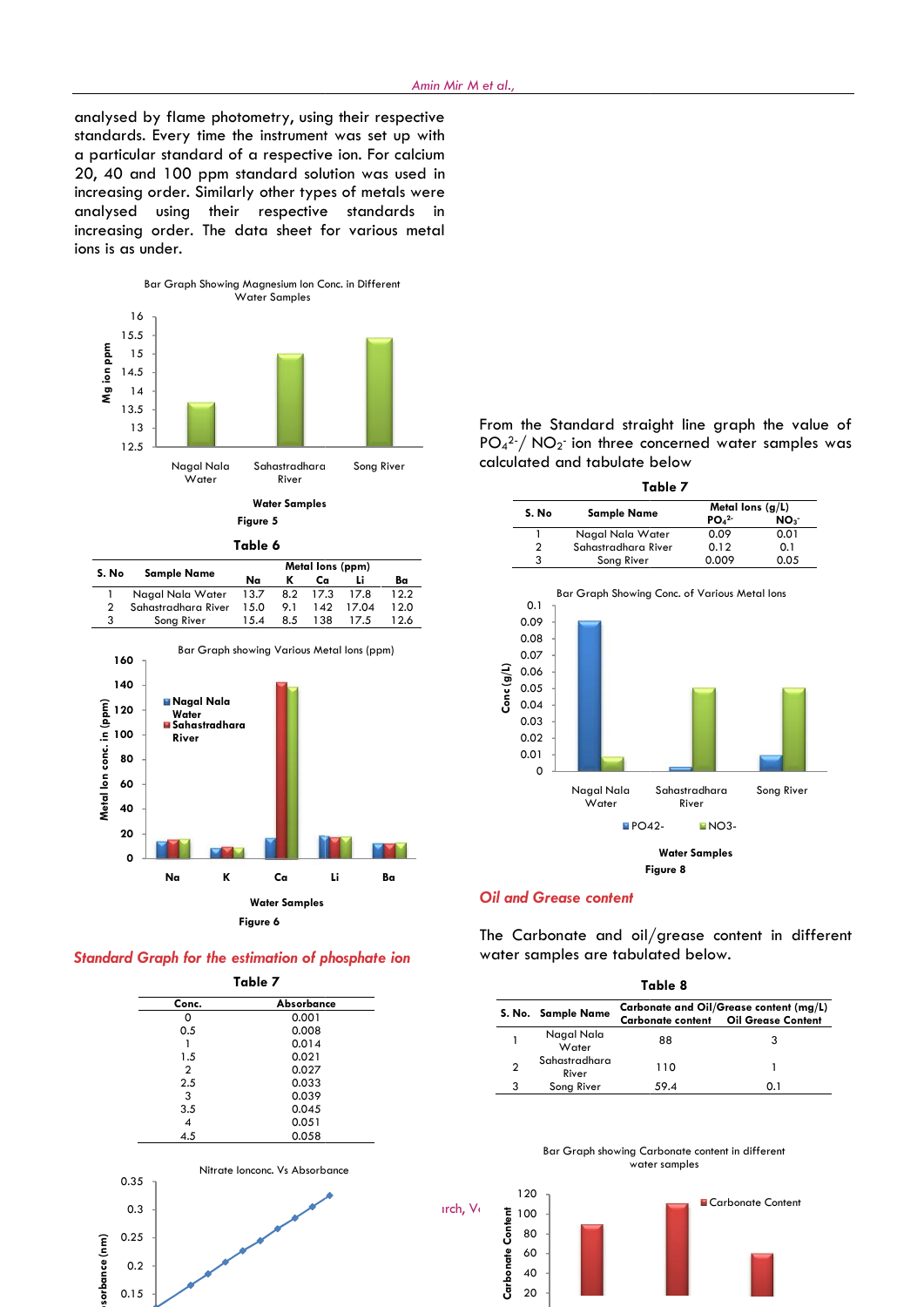- From the above results it had been found that all the three samples collected from different sites contain all the metal ions like (Ba, Li, Cl-, Fe, K, Na, Mg, Ca) and the salt ions in good concentration (NO $_2$ , CO $_3{}^2$ , PO $_4{}^3$ , SO $_4{}^2$ ).
- All types of salts and metal ions present these water samples show that water collected from these sites is portable and should be consumed in good quantity.
- Due to the presence of these chemical constituents the water samples show a good conductivity so the water consumed from these places act as good source of electrolyte, and full fills the bodily demand of minerals.
- As per the pH of water collected from these sites are taken into consideration it is within the consumptional range, because pH maintenance is very essential within the body. All type of blood circulation is under the control of bodily pH. All types of nutrient distribution between the cells because of potential difference between the cells which in turn is under the control of pH.
- All of water samples are colourless so possesses little suspended particles, except the water samples collected from Sahastradhara site which

is bluish in colour due to the presence of algae species.

- The sodium content in Nagal Nala was found to be (13.7ppm), Sahastradhara River (15.0 ppm) and that of Song River (15.4ppm)
- The potassium content in Nagal Nala, Sahastradhara and Song River was found to be 8.2, 9.1 and 8.5 ppm
- The lithium content in Nagal Nala, Sahastradhara and Song River was found to be (17.8, 17.01, 17.5 ppm) respectively.
- The barium content in Nagal Nala, Sahastradhara and Song River was found to be (12.2, 12.1, 12.6 ppm) respectively
- The magnesium content in Nagal Nala, Sahastradhara and Song River was found (5.1, 82.7, 71.2 ppm) respectively.
- The PO<sub>4</sub><sup>-</sup>, NO<sub>3</sub><sup>2-</sup> content in Nagal Nala, Sahastradhara and Song River was found (0.09, 0.12, 0.009) and (0.01, 0.1, 0.05) ppm respectively.

## **CONCLUSION**

*Comparative Study Upon The Qualitative And Quantitative Analysis Of Metal Ions Of Various Water Samples Of Doon Valley*

From the results, all the values were within the acceptable limits of the WHO (2006)/NAFDAC (2001). The pH values ranged between 6.1- 6.5 which is in the normal range for irrigation water, and the conductivity of the water samples shows that the water is useful. As per the metal contents and the dissolved salts, are taken into consideration they within the guidelines so is consumptional. Among the all three types of sample the NAGAL NALA responded well towards the metal content concentration, dissolved salts and the pH and conductivity range. So the water from the NAGAL NALA should be consumed as much as possible.

### **References**

- 1. http://www.who.int/water\_sanitation\_health/pu blications/facts2004/en. accessed January 2012.
- 2. WHO, (2007), Chemical safety of drinking water: Assessing priorities for risk management.
- 3. Geldreich E. E., (1992), Water borne pathogens invasions: A case of water quality protection in distribution, Proceedings of American water works association water quality technology conference, pp1-18.
- 4. Pommervilli J. C., (2007), Alcamo's Fundamentals of Microbiology, 8th Edition, Massachusetts: Jones and bartlett publishing.